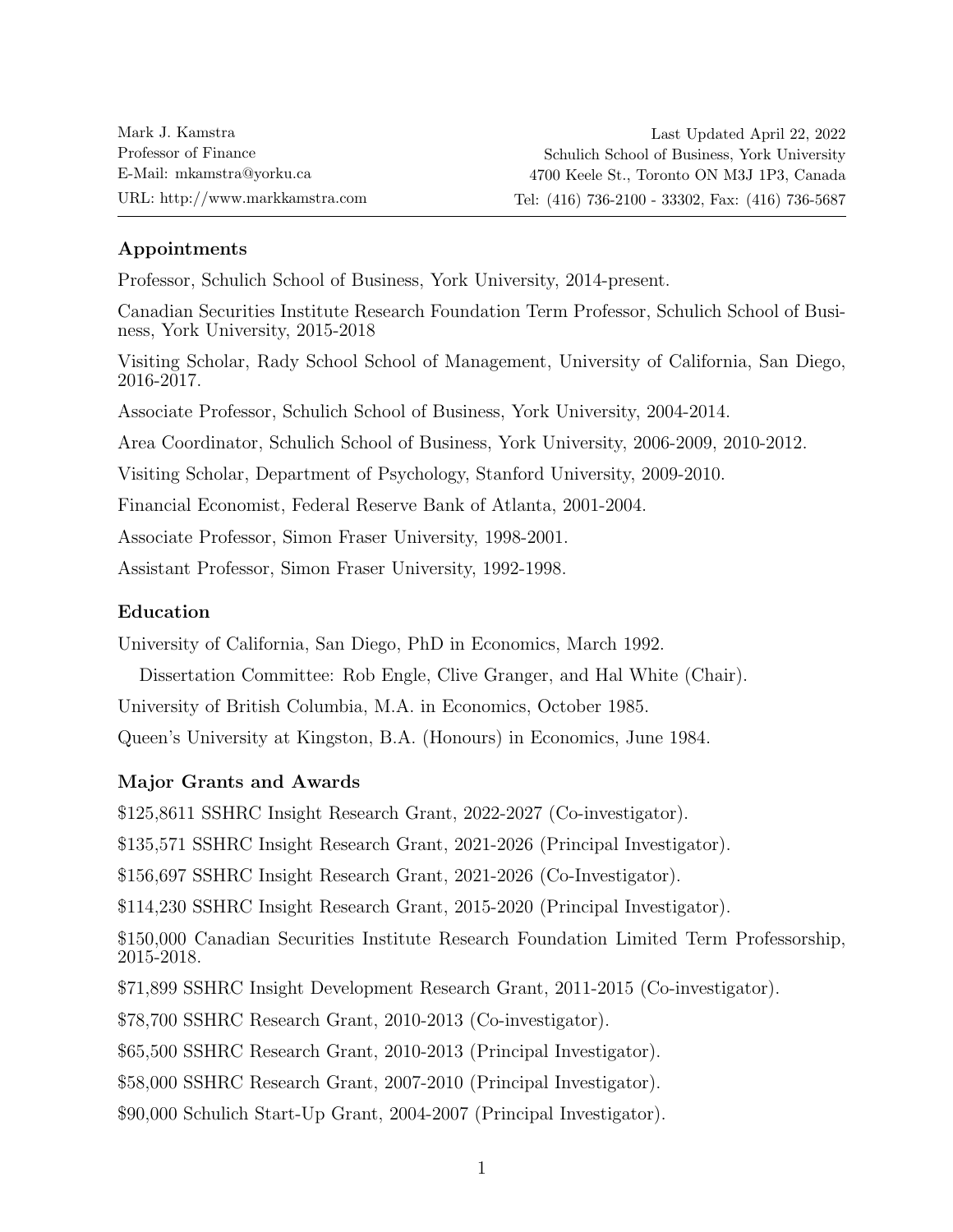\$65,000 SSHRC Research Grant, 1996-1999 (Co-investigator).

NYSE Best Paper on Equity Trading, "Using Dividend Forecasting Models to Reject Bubbles in Asset Prices: The Case of the Crash of 1929."1994 Western Finance Association

\$36,000 SSHRC Research Grant, 1993-1996 (Principal Investigator).

\$17,500 SSHRC Small Grants, Simon Fraser University, 1992-1997 (Principal Investigator).

\$7,000 President's Research Grant Award, Simon Fraser University, 1992 (Principal Investigator).

\$45,000 SSHRC Doctoral Fellowship, 1985-1989.

\$11,000 SSHRC Special Master of Arts Fellowship, 1984-1985.

#### Research Interests

Empirical asset pricing, asset valuation, capital markets, behavioral finance.

#### Teaching Interests

Behavioural finance, investments, asset pricing, capital markets, financial econometrics.

#### Refereed Publications

"Seasonal Asset Allocation: Evidence from Mutual Fund Flows" with Lisa A. Kramer, Maurice D. Levi and Russ Wermers, Journal of Financial and Quantitative Analysis, 52 (1), 71-109, 2017.

"The Sluggish and Asymmetric Reaction of Life Annuity Prices to Changes in Interest Rates" with Narat Charupat and Moshe A. Milevsky. *Journal of Risk and Insurance*, 83 (3), 519-555, 2016 (Issue Lead Article).

"Seasonal Variation in Treasury Returns" with Lisa A. Kramer and Maurice D. Levi. Critical Finance Review, 4 (1), 45-115, 2015.

"Seasonally Varying Preferences: Theoretical Foundations for an Empirical Regularity" with Lisa A. Kramer, Maurice D. Levi and Tan Wang. Review of Asset Pricing Studies, 4 (1), 39-77, June 2014.

"Does the Secondary Loan Market Reduce Borrowing Costs?" with Gordon S. Roberts and Pei Shao, Review of Finance, 18 (3), 1139-1181, 2014.

"Effects of Daylight-Saving Time Changes on Stock Market Returns and Stock Market Volatility: Rebuttal", with Lisa A. Kramer and Maurice D. Levi. Psychological Reports, 112, 1, 89-99, 2013.

"A Careful Re-Examination of Seasonality in International Stock Markets: Comment on Sentiment and Stock Returns" with Lisa A. Kramer and Maurice D. Levi, *Journal of Banking* and Finance, 36, 934-956, 2012.

"The Effects of Daylight-Saving Time Changes on Stock Market Volatility: Comment" with Lisa A. Kramer and Maurice D. Levi, Psychological Reports, 107(3),877-887, 2010.

"Trills Instead of T-Bills: It's Time to Replace Part of Government Debt with Shares in GDP" with Robert J. Shiller, *The Economists' Voice*, 7(3), 2010.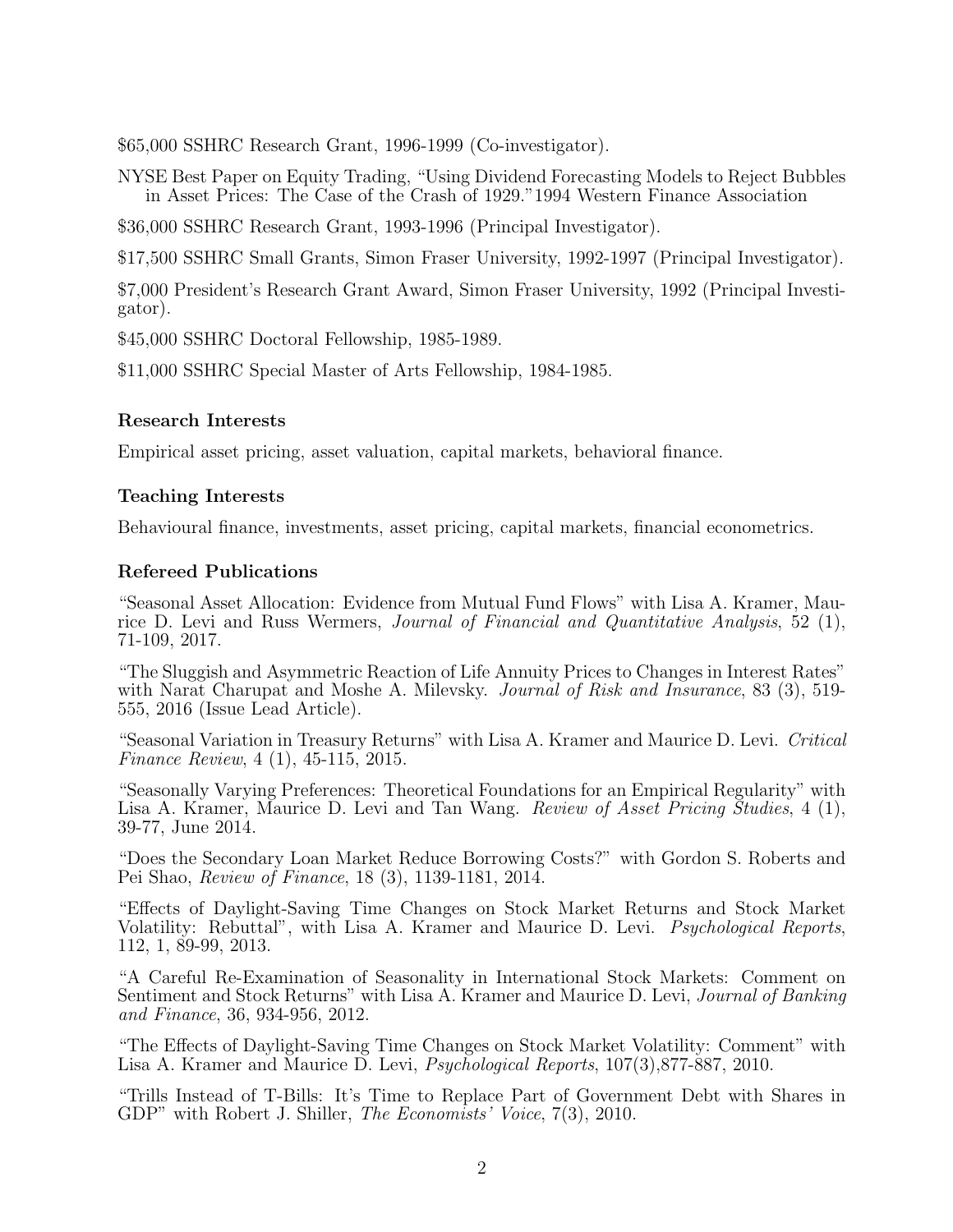"Estimating the Equity Premium" with R. Glen Donaldson and Lisa A. Kramer, Journal of Financial and Quantitative Analysis, 45(4), 813-846, 2010 (Issue Lead Article).

"Time Variation in the Market Return," with Lisa A. Kramer, Encyclopedia of Complexity and System Science, Bruce Mizrach (Ed.), Springer-Verlag, 2009.

"Is it the Weather? Comment" with Lisa A. Kramer and Maurice D. Levi, Journal of Banking and Finance, 33, 578-582, 2009.

"Volatility Forecasts, Trading Volume and the ARCH vs Option-Implied Volatility Tradeoff," with R. Glen Donaldson, *Journal of Financial Research*  $27$  (4), 519-538, Winter 2005.

"Waiting for Returns: Using Space-Time Duality to Calibrate Financial Diffusions," with Moshe A. Milevsky. *Quantitative Finance* 5 (3), 237-244, June 2005.

"Winter Blues and Time Variation in the Price of Risk," with Ian Garrett and Lisa A. Kramer, Journal of Empirical Finance, 12, 291-316, 2005.

"Winter Blues: Seasonal Affective Disorder (SAD) and Stock Market Returns," with Lisa A. Kramer and Maurice D. Levi, American Economic Review,, 93 (1), 324-343, March 2003.

"Estimating and Testing Fundamental Stock Prices: Evidence from Simulated Economies," with R. Glen Donaldson, *Computer-Intensive Econometrics* ed. D. Giles, Statistics Textbooks & Monographs, Marcel Dekker: New York, 2003.

"Losing Sleep at the Market: The Daylight-Saving Anomaly: Reply," with Lisa A. Kramer and Maurice D. Levi, American Economic Review 92 (4), 1257-1263, September 2002.

"Combining Bond Rating Forecasts Using Logit," with Peter Kennedy and Teck-Kin Suan, The Financial Review 36 (2), 75-96, May 2001.

"Losing Sleep at the Market: The Daylight-Saving Anomaly," with Lisa A. Kramer and Maurice D. Levi, American Economic Review 90 (4), 1005-1011, September 2000.

"An Observation on Regression-Based Specification Tests," Communications in Statistics, Theory and Methods 28 (6), 1435-1446, 1999.

"Neural Network Forecast Combining with Interaction Effects," with R. Glen Donaldson, Journal of the Franklin Institute 336 (2), 227-236, 1999.

"Combining Qualitative Forecasts Using Logit," with Peter Kennedy, International Journal of Forecasting 14, 83-93, 1998.

"An Artificial Neural Network GARCH Model for International Stock Market Volatility," with R. Glen Donaldson, *Journal of Empirical Finance* 4 (1), 17-46, 1997.

"Evolving Artificial Neural Networks to Combine Financial Forecasts," with Paul Harrald, IEEE Transactions on Evolutionary Computation 1 (1), 40-52, 1997.

"A New Dividend Forecasting Procedure that Rejects Bubbles in Asset Prices: The Case of 1929's Stock Crash," with R.G. Donaldson, Review of Financial Studies 9, 333-383, 1996 (Issue Lead Article).

"Forecast Combining with Neural Networks," with R. Glen Donaldson, Journal of Forecasting 15, 49-61, 1996.

"Combining Algorithms Based on Cointegrating Restrictions Together with Robust Estimation Techniques," with Jeffery Hallman, Journal of Forecasting 8, 189-198, 1989.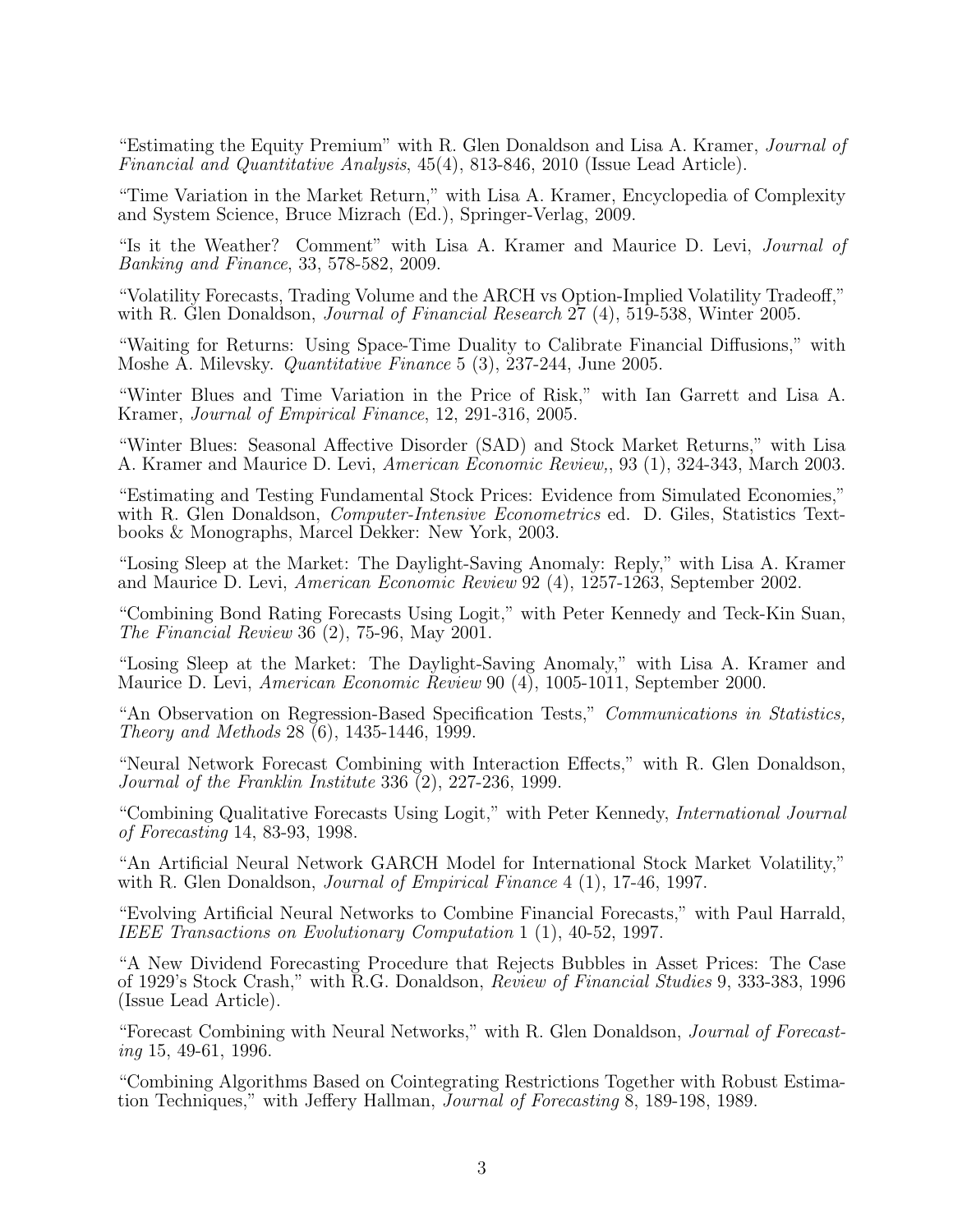"Interval Forecasting: An Analysis Based on ARCH - Quantile Estimators," with Clive W.J. Granger and Halbert White, Journal of Econometrics 40, 87-96, 1989.

### Policy Work

"Trills Instead of T-Bills: It's Time to Replace Part of Government Debt with Shares in GDP" with Robert J. Shiller, in Economists' Voice 2.0, Joseph Stiglitz and Aaron Edlin Editors, Columbia University University Press, 2012.

"The Case for Trills: Giving Canadians and their Pension Funds a Stake in the Wealth of the Nation" with Robert J. Shiller, C.D. Howe Institute Commentary, The Pension Papers, No. 271, August 2008.

### Other Publications

"Firm Fundamental Valuation and Behavioural Finance" Canadian Securities Institute Research Foundation Journal Vol.2, 2018.

"Reduced Daylight and Investors," Canadian Investment Review, Winter 18(4), 15, 2005.

"Stock Market Seasonalities: Anomalies or Rational?" with Lisa A. Kramer and Maurice D. Levi, FSR Forum, Erasmus University, Rotterdam, August, 20-26, 2005.

"Pricing firms on the basis of fundamentals," Economic Review, Federal Reserve Bank of Atlanta, First Quarter, 49-70, 2003.

"Neural Network Forecast Combining with Interaction Effects," with R. Glen Donaldson, Proceedings, Workshop on Foundations of Information/Decision Fusion, Washington DC August 7-9, 1996.

"Artificial Neural Networks in Fundamental Asset Pricing and Volatility Forecasting," with R. Glen Donaldson, Proceedings, Canadian International Futures and Options Conference Montreal Stock Exchange, 1996.

#### Working Papers

"Do Financing Expectations Affect Firm Performance?" with Debarshi Nandy, Pei Shao, and Mengnan Zhu

"Momentum, Reversals, and other Puzzles in Fama-MacBeth Cross-Sectional Regressions"

"Does Risk Aversion Vary During the Year? Evidence from Bid-Ask Spreads" with Ramon P. Degennaro, Lisa A. Kramer and Andriy Shkilko.

"A New Test of Portfolio Efficiency" with Ruoyao Shi

"Testing and Ranking of Asset Pricing Models Using the GRS Statistic" with Ruoyao Shi

"The Cross-Sectional Volatility of Expected Returns"

"Whose Attention Matters? Evidence from the Return Predictability between Economically Linked Firms" with Joseph Zhou

"Whose Attention Matters? Evidence from Media News Sentiment" with Nazzanin Babolmorad, Nadia Massoud, and Joseph Zhou

"The Behavior of Canadian Life Annuity Prices" with Narat Charupat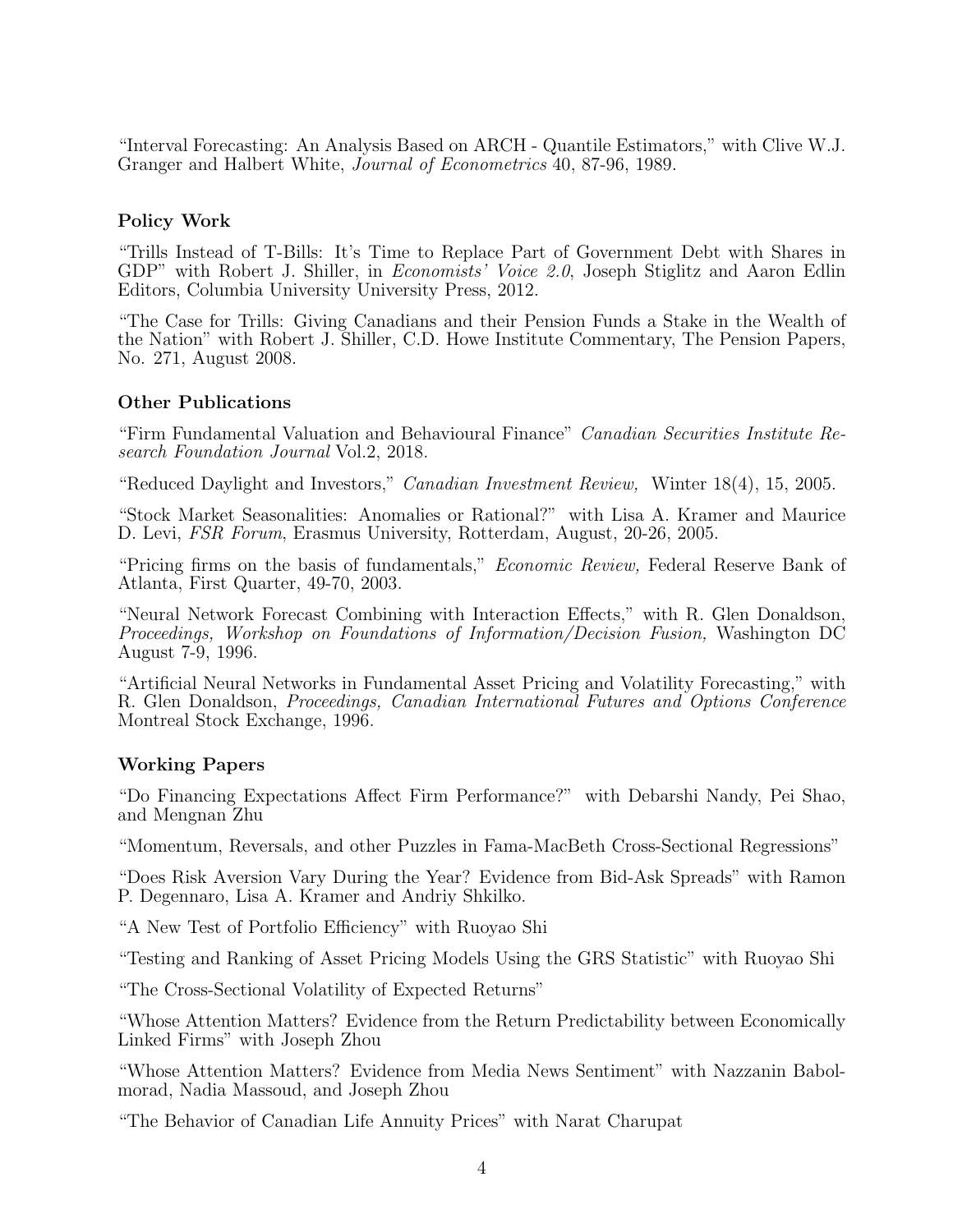#### Invited Presentations and Conference Paper Presentations

"Momentum, Reversals and other Puzzles in Fama-MacBeth Cross-Sectional Regressions" at Monash University, February 2016; USC Marshall School of Business, September 2016; Laval University, September 2016; UBC Sauder School of Business September 2016; Wilfred Laurier University, October 2016; UW Foster School of Business, October 2016; Brandeis University, November 2016; UC Irvine Merage School of Business, February 2017; Arizona State University, School of Business, March 2017; University of Maryland Smith School of Business, May 2017; Northern Finance Association meetings, Halifax, September 2017. Australasian Finance & Banking Conference, Sydney Australia, 2017 Behavioural Finance Working Group Conference, Queen Mary University of London, June 2018 Telfer Finance and Accounting Conference, Ottawa, May 2019

"The Annuity Duration Puzzle" at IFID Centre at the Fields Institute, Annuity Day, November 2011; Vienna University of Economics and Business, Institute for Finance, Banking and Insurance, May 2012; Longevity 8 Conference, City University London, September 2012, (presented by co-author); FMA Asian Conference, Shanghai, April 2013, semifinalist for the CFA Institute Research Award, (presented by co-author); Northern Finance Association meetings, Quebec City, September 2013.

"Seasonally Varying Preferences: Theoretical Foundations for an Empirical Regularity" at China International Conference in Finance, Shanghai, China, July 2013; American Finance Association Meetings, Chicago, January 2012; Leuven Finance Workshop at the National Bank of Belgium, January 2012; Financial Intermediation Research Society, Sydney, Australia, June 2011; University of Washington, Finance Seminar, May 2010; University of Colorado, Finance Seminar, Jan. 2010, (presented by co-author); University of Utah, Finance Seminar, Dec. 2009; University of Oregon, Finance Seminar, Nov. 2009; Santa Clara University, Finance Seminar, Nov. 2009 (presented by co-author); University of California Santa Barbara, Finance Seminar, Oct. 2009; University of California Davis, Graduate School of Business, Finance Seminar, Oct. 2009 (presented by co-author); Financial Management Association meetings, Reno, Nevada, Oct. 2009; August 2009, Federal Reserve Bank of Chicago, Summer Workshop on Money, Banking, Payments and Finance; International Symposium on Risk Management and Derivatives, July 2009, Xiamen, China (presented by co-author).

"Seasonal Asset Allocation: Evidence from Mutual Fund Flows" at American Finance Association meetings, Philadelphia, PA, January 2014; National Bureau of Economics Research Behavioral Economics Conference, San Diego, CA, Oct. 2013; European Finance Association meetings, Copenhagen, Denmark, Aug. 2012; Maastricht University, School of Business and Economics, May 2012; Financial Intermediation Research Society, (presented by co-author), Sydney, Australia, June 2011; Federal Reserve Bank of Cleveland, Conference on Household Finance, September 2010; Northern Finance Association meetings, Kananaskis, Sep. 2008; Wharton School's Mutual Fund Portolio in Theory and Practice Conference, 2004; CIRANO in Montréal Conference on Mutual Funds, December 2003.

"Seasonal Variation in Treasury Returns" at the Third Annual CIRPEE Applied Financial Time Series Workshop, Montreal, February 2012; Western Finance Association meetings, Hawaii, June 2008 (presented by co-author).

"Do Financing Expectations Affect Firm Performance?" at the Financial Management Association meetings, Reno, Nevada, Oct. 2009; American Economic Association meetings, New Orleans, Jan. 2008 (presented by co-author); European Finance Association meetings, Athens, Greece, Aug. 2008; Northern Finance Association meetings, Kananaskis, Sep. 2008.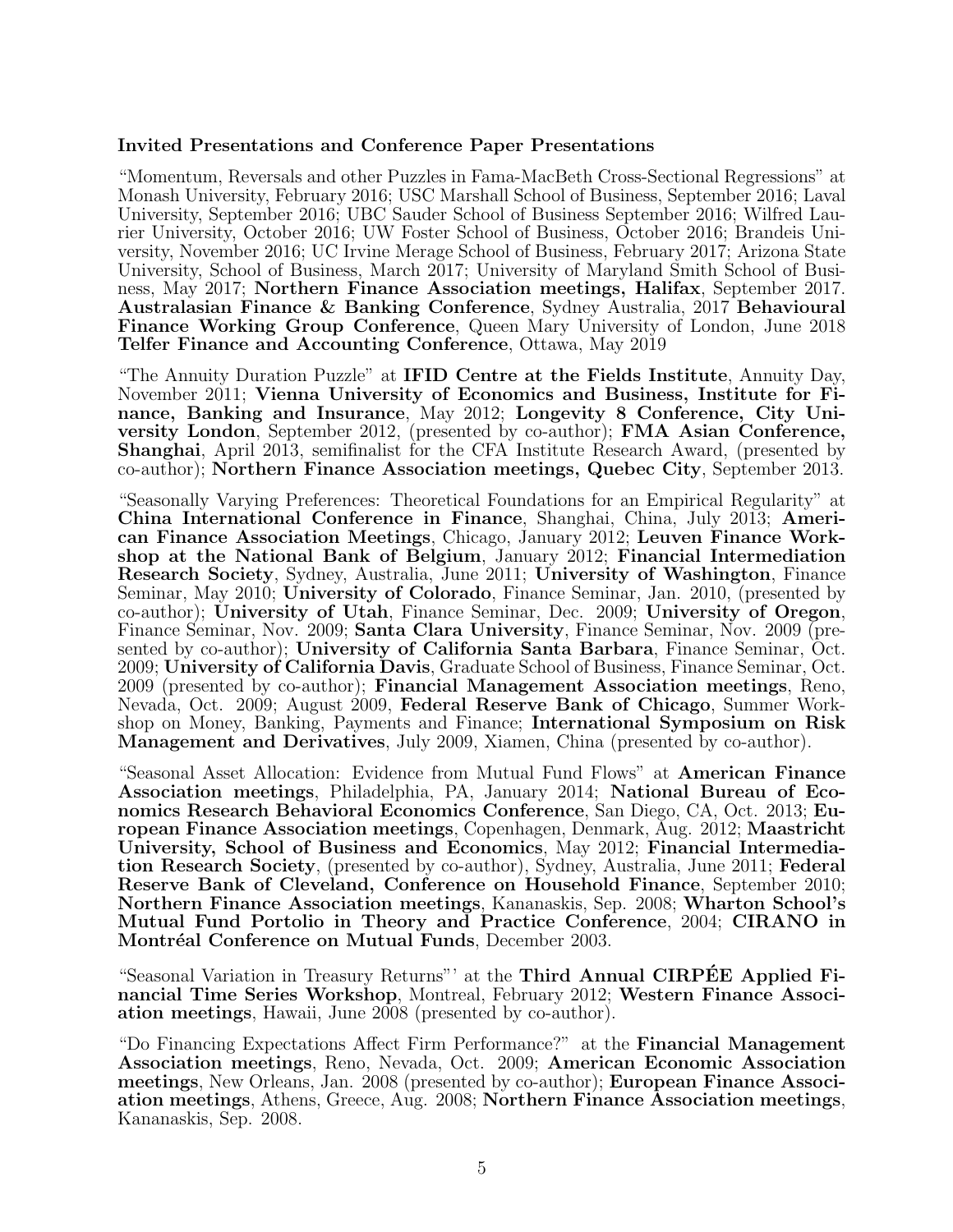"Loan Resales, Asset Selection and Borrowing Cost," at the European Financial Management Association meetings (presented by co-author), Istanbul, 2012; China International Conference in Finance (presented by co-author), Chongqing, 2011; Financial Management Association meetings (presented by co-author), NYC, NY, Oct. 2010; Wilfrid Laurier University Finance Seminar Sequence, Spring 2007; European Finance Association meetings, Zurich, CH, Aug. 2006.

"Seasonal Affective Disorder (SAD) and Financial Markets" at the Toronto CFA Society 2007; Canadian Investment Review Annual conference on Risk Management 2005.

"Waiting for Returns: Using Space-Time Duality to Calibrate Financial Diffusions" at the Northern Finance Association Meetings, Sep. 2005.

"Estimating the Equity Premium" at the Burridge Center for Securities Analysis and Valuation Annual Conference, Denver Colorado, Fall 2003; European Econometrics Society, Venice Italy, Summer 2002; Western Finance Association, Park City UT, Summer 2002 (presented by co-author); Federal Reserve Bank of Atlanta, Spring 2002; Queen's University, Spring 2002; Wilfrid Laurier University, Fall 2001.

"SAD Investors: Implications of Seasonal Variations in Risk Aversion" at the Atlanta Federal Reserve Bank, Summer 2003; University of British Columbia, Summer 2003.

"Winter Blues and Time Variation in the Price of Risk" at the Northern Finance Association, Fall 2003.

"Discount Rates, Equity Premia, and Asset Valuation: Mind the Gap" at Manchester School of Accounting and Finance, Spring 2003; Emory University, Fall 2002.

"Rational Exuberance: The Fundamentals of Pricing Firms, from Blue Chip to Dot-Com" at the Fifth Maryland Finance Symposium and Thirteenth Annual Conference on Financial Economics and Accounting, 2002; University of Toronto, Fall 2001; All Georgia Finance Conference, Atlanta GA, Fall 2001; University of British Columbia, Fall 2001; Simon Fraser University, Spring 2001; University of Victoria, Fall 2000; Canadian Economics Association Annual Meetings, Vancouver BC, Spring 2000.

"Forecasting Fundamental Stock Price Distributions" at the Federal Reserve Bank of Atlanta, Spring 2001; McGill University, Spring 2001.

"Winter Blues: A SAD Stock Market" at the American Finance Association, New Orleans LA, Winter 2001 (presented by co-author); Canadian Econometrics Study Group, Guelph ON, Fall 2000.

"Forecasting Volatility with ARCH, Trading Volume and Options" at the University of Manchester, Fall 2000; Royal Holloway University of London, Fall 2000; University of Victoria One-Day Econometrics Colloquium, Spring 1999.

"The Accuracy of Fundamental Stock Market Price Estimates" at Simon Fraser University, Spring 1999; University of Victoria, Spring 1999; Meetings of the Society for Computational Economics, Boston MA, Spring 1999.

"Forecasting Fundamental Asset Return Distributions and Tests for Excess Volatility and Bubbles" at the Canadian Econometrics Study Group, Kingston ON, Fall 1997; Third International Conference on Computing in Economics and Finance, Palo Alto CA, Summer 1997; Neural Network Workshop, Montréal QC, Fall 1996; Canadian International Futures and Options Conference, Montréal QC, Fall 1996; University of Toronto, Spring 1996; University of Alberta, Spring 1996; Wilfrid Laurier University, Spring 1996; Simon Fraser University, Fall 1995.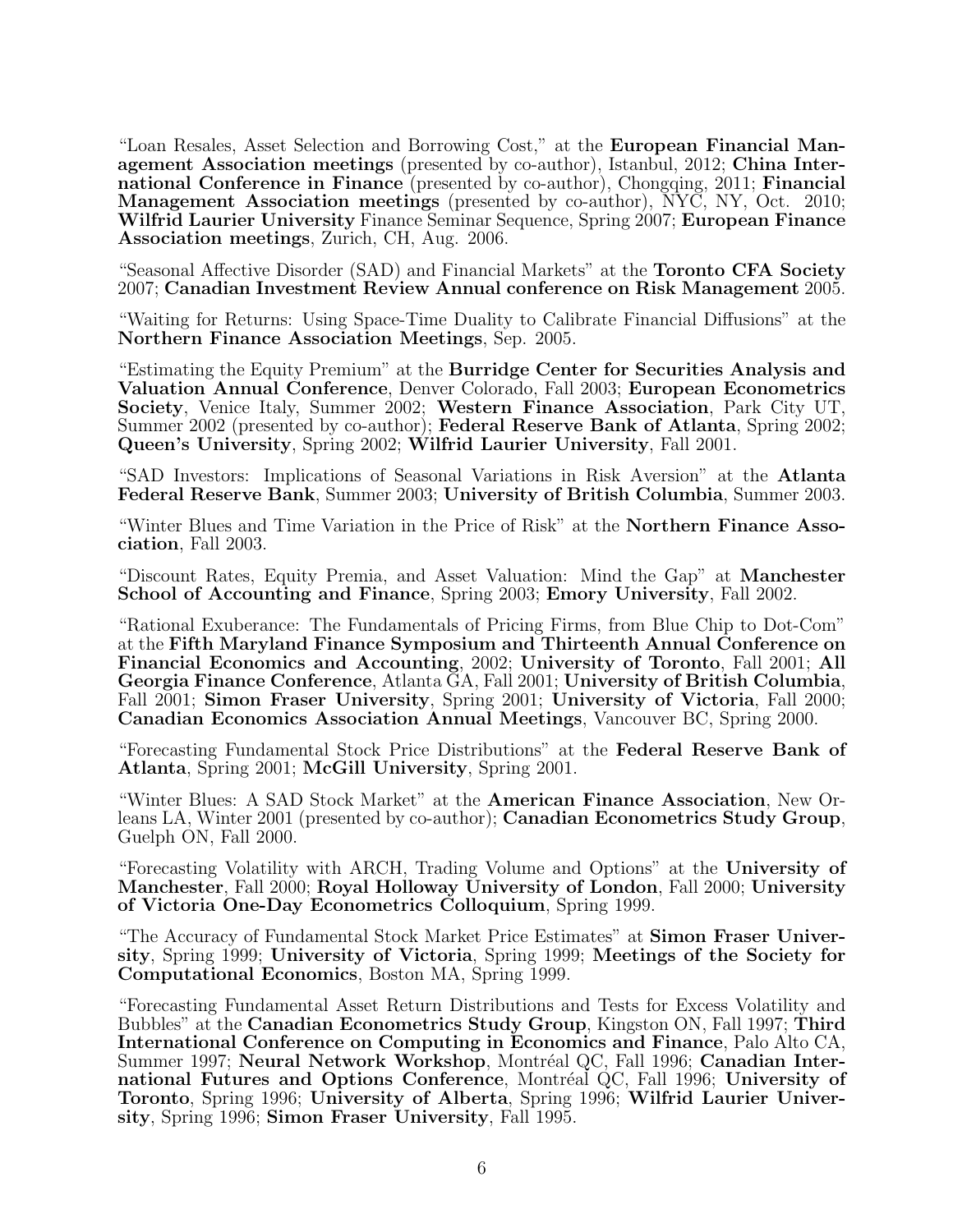"Use of Artificial Neural Networks in Forecast Combination in Economics" at Workshop on Foundations of Information/Decision Fusion (Invited Speaker), Washington DC, Summer 1996.

"A New Dividend Forecasting Procedure that Rejects Bubbles in Asset Prices: The Case of 1929's Stock Crash" at the Canadian Econometrics Study Group, Montréal QC, Fall 1995; Western Finance Association, Whistler BC, Summer 1994 (presented by coauthor); Simon Fraser University, Fall 1993.

"Using Artificial Neural Networks to Combine Financial Forecasts" at the University of Victoria, Fall 1994; International Workshop on Neural Networks in Capital Markets, Pasadena CA, Fall 1994; International Conference on Computing in Economics and Finance, Amsterdam, Summer 1994; Simon Fraser University, Spring 1994; University of British Columbia, Spring 1994.

"Evaluating Alternative Models for Conditional Stock Volatility: Evidence From International Data" at the Winter Meetings of the Econometric Society, Boston MA, Winter 1994.

"A Neural Network Modelling Procedure for Heteroskedastic Effects in Stock Return Data and Demonstration of Non-Stationarities" at the Canadian Econometrics Study Group, Québec City QC, Fall 1991; Canadian Economics Association Meetings, Kingston ON, Summer 1991.

#### Additional Conference Participation

- Northern Finance Association, Program committee member, 2007, 2008, 2009, 2012- 2019.
- Northern Finance Association, session chair and/or discussant, 1994, 2003-2009, 2011, 2013, 2015, 2019.
- Financial Intermediation Research Society, discussant, 2011, 2018.
- Behavioural Finance Working Group Conference, Queen Mary University of London, 2014, 2018.
- Developments in Financial Institutions, Governance, and Misconduct, York University, chair, 2016
- INFINITI, Panel Discussant, How to publish in high quality outlets, 2015.
- European Finance Association, discussant, 2011-2013, 2015.
- Midwest Finance Association Annual Meeting, reviewer, 2012.
- Queen's University conference on Behavioural Finance, discussant, 2010.
- Western Finance Association, discussant, 2006.
- Financial Management Association, discussant, 2001.
- International Symposium on Advanced Computing in Financial Markets, International ICSC Congress on Computational Intelligence Methods and Applications, program committee member, 2001.
- Canadian Econometrics Study Group, discussant and/or session chair, 1989, 1991-1996, 1999, 2000.
- Canadian Economics Association, discussant, 1993, 2000.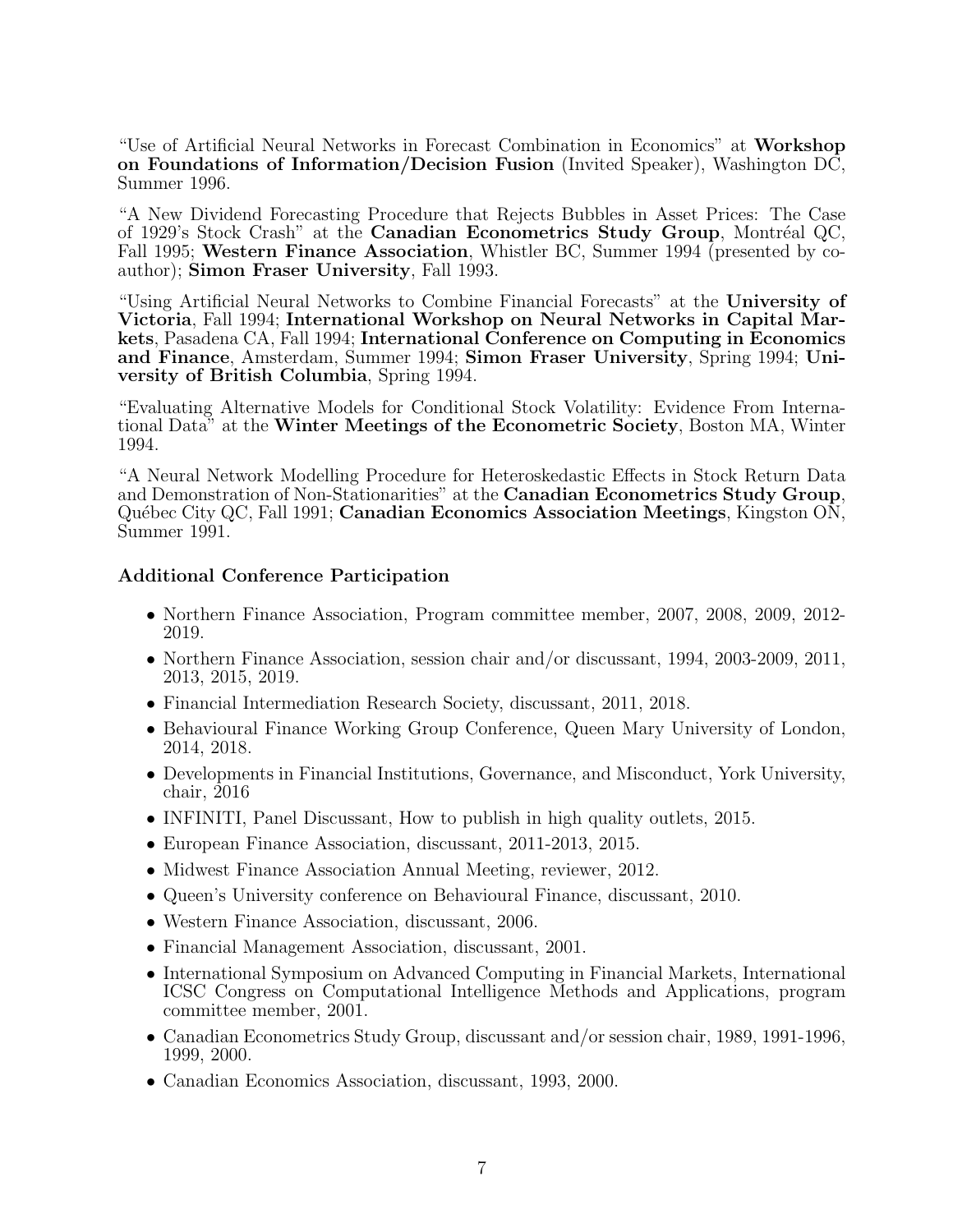# Editorial Work

Guest Editor, Journal of Risk and Financial Management Special Issue on Behaviorial Finance, 2015.

Editorial Board, Critical Finance Review, 2016-present.

Editorial Board, Journal of Risk and Financial Management, 2020-present.

# Academic Service

- Program Co-Chair, FMA Asia/Pacific Conference, Nanjing, 2022 (postponed from 2020).
- Track Chair, Financial Management Association Meetings, San Diego, 2018.
- Affirmative Action Representative, OMIS Area, Schulich School of Business, 2018.
- Committee Member, File Preparation Committee of Perry Sadorsky, Schulich School of Business.
- Program Director, Financial Engineering, Schulich School of Business, 2015-2016.
- Board Member, Northern Finance Association, 2012-2015.
- Founding Board Member, Northern Finance Association, 2012 (the NFA was run on an ad hoc basis up until 2012).
- Affirmative Action Representative, Marketing Area, Schulich School of Business, 2014.
- Faculty participant in the European Finance Association 2012 Doctoral Tutorial.
- Track Chair, Financial Management Association Meetings, NYC, 2010.
- Chair, File Preparation Committee of Andrei Semenov (York University, Economics Department).
- Chair, Finance Area, Schulich School of Business, 2006-2009, 2010-2012.
- PhD Coordinator, Finance Area, Schulich School of Business, 2004-2006.
- Member of the Canadian Econometrics Study Group Executive Board, 1999-2001.
- Recent ad hoc journal service: Journal of Finance (2020, 2018, 2015), Review of Financial Studies (2020, 2017, 2014, 2013), Journal of Banking and Finance (2020, 2019, 2018, 2017, 2014), Management Science (2019, 2018), Journal of Financial Econometrics (2019), Journal of Corporate Finance (2019), Journal of Financial Research (2019), Critical Finance Review (2019), Review of Finance (2019, 2015), Journal of Empirical Finance (2018, 2017, 2016, 2015, 2013), Economic Inquiry (2018, 2014), International Journal of Forecasting (2018, 2017), Journal of Financial and Quantitative Analysis (2017), International Review of Economics and Finance (2017), Social Sciences and Humanities Research Council of Canada (2016, 2015, 2014), Ecological Economics (2016), The Accounting Review (2015), Perspectives on Psychological Science (2015), Finance Research Letters (2015, 2013), National Science Foundation (2013)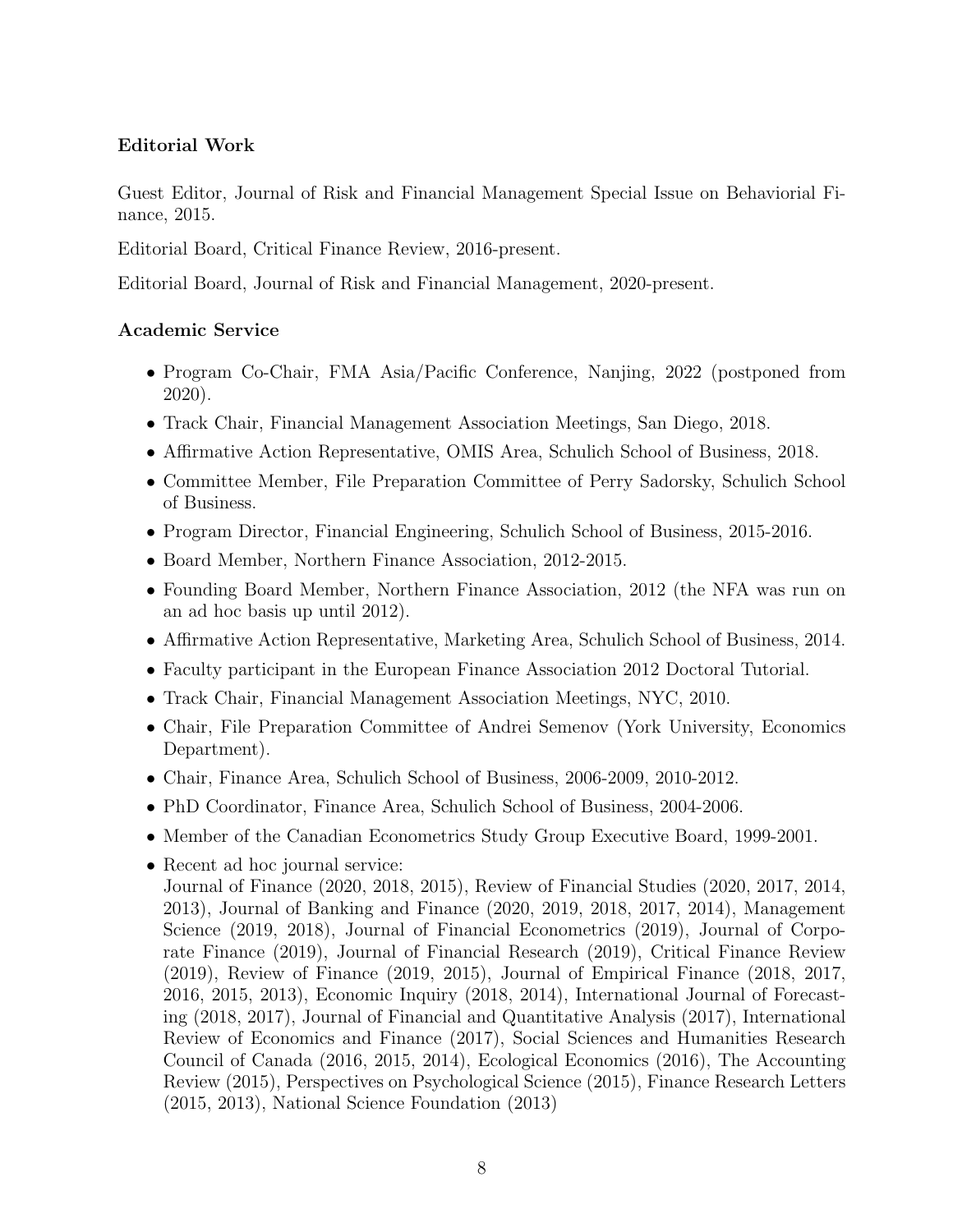• Additional Ad hoc reviewer service:

American Economic Review, American Statistician, Applied Econometrics, Canadian Journal of Economics, Communications in Statistics, Computational Statistics & Data Analysis, Contemporary Economics Economic Letters, Econometrica, Emerging Markets Finance and Trade, Empirical Economics, The Energy Journal, European Economic Review, European Financial Management European Journal of Finance, Financial Analysts Journal, Financial Management, The Financial Review, IEEE Transactions on Neural Networks, International Economics & Finance Journal, International Journal of the Economics of Business, International Journal of Forecasting, International Review of Economics and Finance, Journal of Applied Econometrics, Journal of Behavioral Finance, Journal of Business, Economics and Statistics, Journal of Econometrics, Journal of Economic Behavior and Organization Journal of Economic Dynamics and Control, Journal of Economics Education, Journal of Economic Psychology, Journal of the European Economic Association, Journal of Forecasting, Journal of International Economics, Journal of Neuroscience, Psychology, and Economics, Natural Sciences and Engineering Research Council of Canada, Macroeconomic Dynamics, The Manchester School, Pacific-Basin Finance Journal, Public Administration Review, Psychological Reports, The Quarterly Review of Finance and Economics, Quantitative Finance, Quarterly Journal of Finance and Accounting, Review of Asset Pricing Studies, Review of Economics and Statistics, Studies in Nonlinear Dynamics and Econometrics.

# Professional Service

• Chair/Member of the Independent Review Committee for the Friedberg Group of Companies, roughly \$1 billion under management, 2007-present.

# Membership in Professional Organizations

- American Economic Association
- American Finance Association
- Northern Finance Association
- Western Finance Association

# Courses Taught

- 2012-present: MBA Behavioural Finance
- 2004-present: Undergraduate Investments, MBA Investments
- 2004-present: MBA Empirical Methods in Finance
- 2004-2008: PhD Econometric Methods
- 2005-2007: Monte Carlo Methods in Finance, PhD seminar
- PhD Dissertation Thesis Supervision While at York University: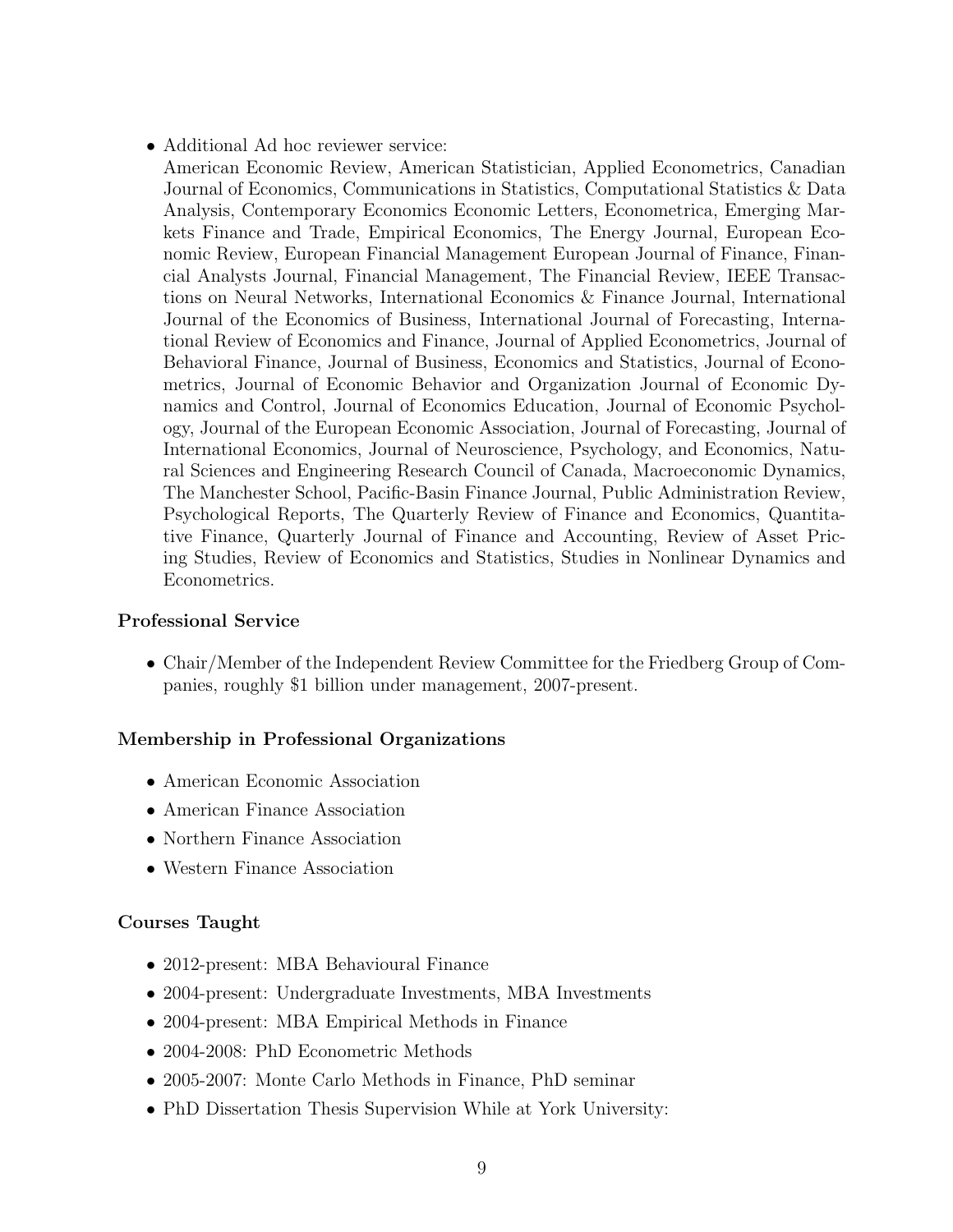- Committee Chair: Joseph Zhou (PhD in progress)
- Committee Member: Alireza M Rayeni (PhD in progress) Aman Khan (PhD in progress) Ray Bawani (PhD in progress) Michelle Tong (PhD in progress) Nish Saini, University of Wisconsin, Whitewater (PhD 2019) Shiu-Yik Au (PhD 2018) Andreanne Tremblay (PhD 2017) Jie Zhu (PhD 2017) Jean-Sebastien Michel (PhD 2009) George Gaspar (PhD 2008) Vladyslav Kyrychenko (PhD 2007) Pei Shao (PhD 2006) Edward Yuan (PhD 2006)
- PhD dissertation thesis external examiner: Akram Panahidargahloo, York University, Economics, (PhD 2020) Karim Mimouni, McGill University (PhD 2007) Ghulam Anjum, York University (PhD 2007)
- PhD Dissertation and Masters Thesis Supervision While at Simon Fraser University Economics Department:
	- Committee Member or Committee Chair: Issac Abiola, Committee Member, SFU Economics (PhD 1998) Naeem Muhammad, Committee Member, SFU Economics (PhD 1998) Cecilia Chung, Committee Member, SFU Economics (MA 2000) Niels Veldhuis, SFU Economics (MA 2000) Min Lu, Committee Member, SFU Economics (MA 2000) Joey Deng, Committee Member, SFU Economics (MA 2000) Vinh Tat Trinh, Committee Member, SFU Economics (MA 1999) Iris Au, Committee Chair, SFU Economics (MA 1997) Yunus Ozsoner, External Examiner, SFU Economics (MA 1997) Fang Niu, Committee Chair, SFU Economics (MA 1997) Tom Bui, Committee Member, SFU Economics (MA 1997) Rod Boothby, Committee Chair, SFU Economics (MA 1997) James Macadam, Committee Chair, SFU Economics (MA 1996) Mike Rodgers, Committee Chair, SFU Economics (MA 1996) Teng Kwok, Committee Chair, SFU Economics (MA 1995) Rukmal Samartunga, Committee Chair, SFU Economics (MA 1995) Teck-Kin Suan, Committee Chair, SFU Economics (MA 1995) Hugh Chan, Committee Chair, SFU Economics (MA 1995) Jonathan Dueck, Committee Chair, SFU Economics (MA 1995) Joel Emes, Committee Chair, SFU Economics (MA 1995) Kenneth Peacock, Committee Chair, SFU Economics (MA 1995)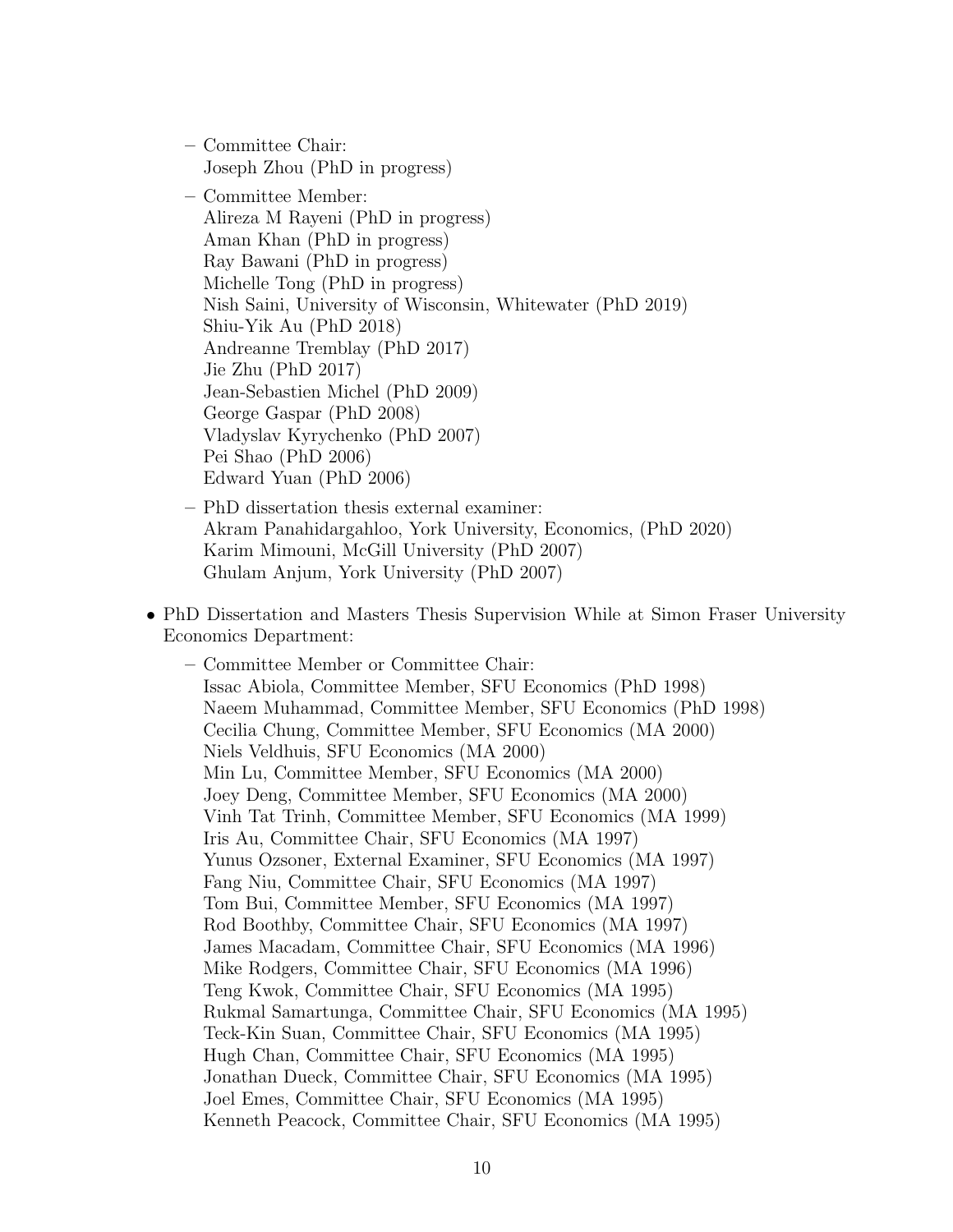Laura Robertson, Committee Chair, SFU Economics (MA 1995) Yonghong Zhang, Committee Chair, SFU Economics (MA 1995) Karim Gulamhusein, Committee Member, SFU Economics (MA 1995) Joe Lu, Committee Member, SFU Economics (MA 1995) Chris Kam, Committee Member, SFU Political Science (MA 1995) Zhibin Hu, Committee Chair, SFU Economics (MA 1994) Shishir Singh, Committee Member, SFU Economics (MA 1994) Franco Wong, Committee Member, SFU Economics (MA 1994) – External Examiner: Noybuya Takezawa, SFU Economics (PhD 1994) Weiqui Yu, SFU Economics (PhD 1992) Cerasella Aldea, SFU Business (MBA 1997) Camlon Chau, SFU Economics (MA 2001) Anders Lam, SFU Economics (MA 2001) Sandra Jiang, SFU Economics (MA 2000) Koenraad Frans Van Landeghem, SFU Economics (MA 2000)

Zhi Chen, External Examiner, SFU Economics (MA 2000)

David Marlowe, External Examiner, UBC Finance (MSc 1996)

Ed Wark, Committee Member, WWU Political Science (MA 1994)

# Media Coverage

## Interviews and commentary

Toronto Star, Mar. 27, 2021 "Experts don't foresee prolonged decline in Toronto's downtown core"; Toronto Star, Mar. 6, 2021 "Today's coronavirus news"; CBC News, Feb. 1, 2021 "Fears of a market bubble are growing as stocks trade like bitcoin"; Toronto Star, Jan. 23, 2021 "I've never seen my bank account grow like this": Massive surge in savings will lead to a booming economy later this year, economists say"; CBC News, Aug 28, 2020 "Modern monetary theory is not the future - it's already here"; Devon Peacock, the Morning Show on 980 CFPL, London, May 21, 2020; [Global News Radio, 640 Toronto, May 20, 2020;](https://omny.fm/shows/am640-the-morning-show/what-industries-are-likely-to-bounce-back-from-cov) Toronto Star, May 19, 2020 "Some regions in Canada will bounce back quickly, economists say - while others won't bounce back at all"; CBC News, Oct. 15, 2019 "Canadians must think like investors in oil and gas"; The Globe and Mail, November 11, 2017 "Bitcoin investors party like it's 1999"; VOCM Radio, Canada, July 28, 2017 "Your Money With Nancy Snedden"; CBC News June 24, 2014 "Bitcoin has a future, but maybe not as a currency"; The Bottom Line July 2013 "Capital surcharge coming for top banks"; Canadian Press, February 9, 2011; 570 News - Feb 9, 2011 "Proposed TSX-LSE merger shows lucrative nature of exchange business"'; National Post, November 26, 2010, "Jitters at the stock pool"; Globe and Mail Discussion on Behavioural Finance "Your questions answered by the biggest names in the business", September 2, 2009.

## Coverage of my work with Robert Shiller on Trills

NY Times, May 11, 2018, "The Next New Thing in Finance - Bonds Linked Directly to the Economy"; The Economist, May 17th 2014, "The opposite of insurance"; The Globe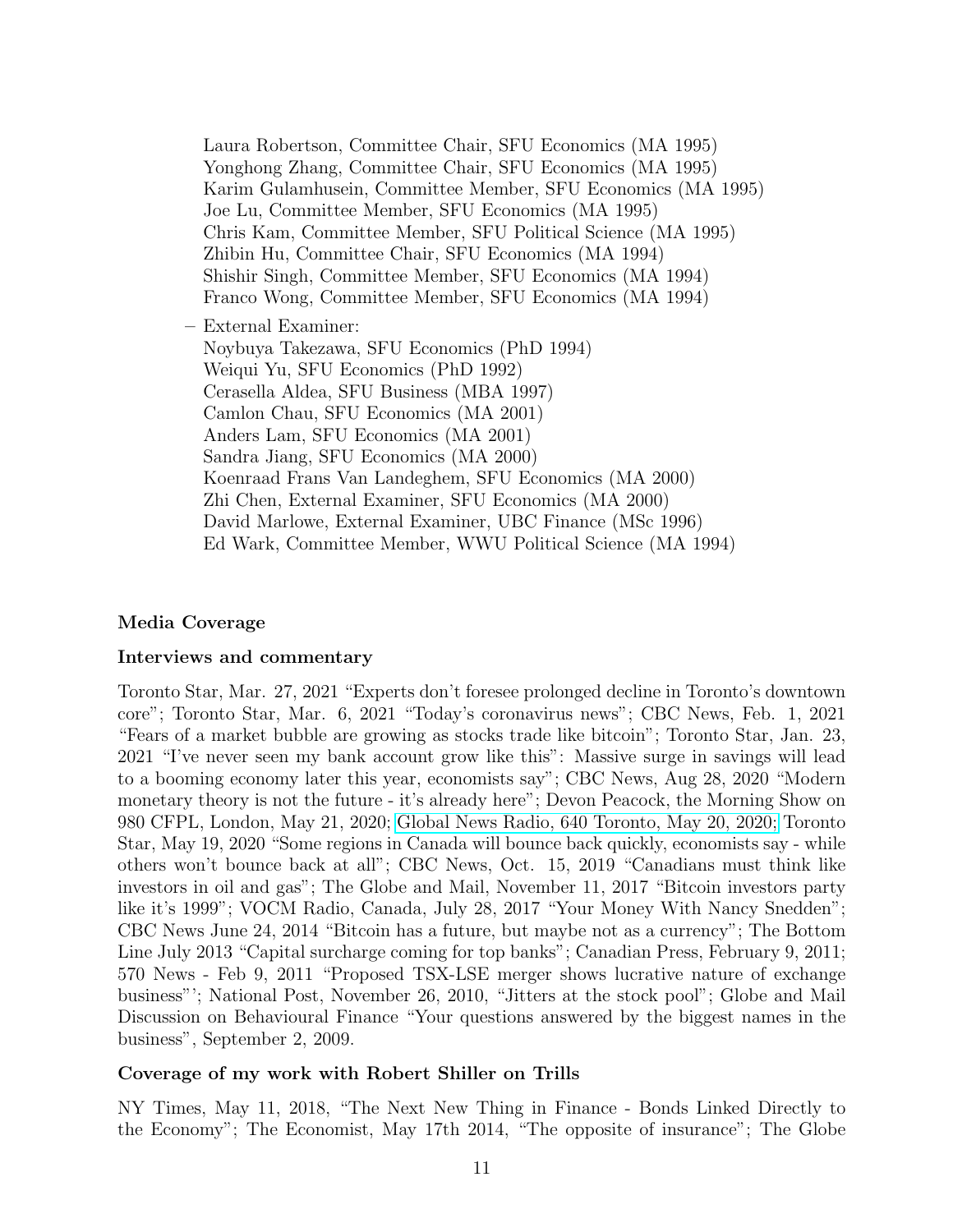and Mail, Oct. 22, 2013, "Nobel-winning Yale economist has Canadian connections"; The Guardian, May 11, 2012; Reuters, Feb 22, 2012; NY Times, October 27, 2010; Advisor.ca August 13, 2008; Globe and Mail, Report on Business, August 13 2008; Canada Newswire, August 12, 2008; Nova Scotia Business Journal's Daily Buzz, August 12, 2008; Globe and Mail Op/Ed on the Trill-GDP bond, May 27, 2010.

### Coverage of my work on seasonality in markets

Investors Chronicle, April 30, 2021," 'Sell in May' still works"; Investors Chronicle, December 17, 2019,"On market (in)efficiency"; Financial Times, September 3, 2019, "Doubting the September effect"; TheStreet, August 28, 2019, "Is September Gold's Month to Shine?"; [Morningstar Fund Insight,](https://www.morningstar.ca/ca/news/187546/seasonal-blues-and-their-impact-on-your-portfolio.aspx) November 7, 2018, "Seasonal blues and their impact on your portfolio"; Fox Business, January 22, 2018, "Sell in January? Why Treasury's Fall in Winter"; The Guardian, August 2, 2017, Business Live; Investment Executive, August 2, 2017, "Could solar eclipse impact stock markets?"; MarketWatch, July 25, 2017, "Opinion: What the solar eclipse on Aug. 21 will mean for stocks";

Coverage of "Seasonal Variation in Treasury Returns" includes "The Weird Reason You Should Buy Treasury Bonds Right Now" TIME June 20, 2015; "How Sunshine Affects the Bond Market" TIME June 19, 2015.

Coverage of "Seasonal Asset Allocation: Evidence from Mutual Fund Flows" includes Bloomberg "The Unseen Driver of Mutual Fund Inflows: What Time the Sun Sets", June 19 2015; Wall Street Journal "Beware the 'Great Rotation", February 15, 2013; CKNW Radio and CBC and CTV Television interviews.

Coverage of "Winter Blues and Time Variation in the Price of Risk" includes Financial Times, "Chris Dillow: The Halloween signal", Nov. 3, 2017; Globe and Mail, "Time's up: The economic case against daylight-saving time", Nov. 3, 2017; Wall Street Journal, "When Your Clients Get SAD", Nov. 7, 2011; Jakarta Post, Aug 8, 2011; Seeking Alpha "September's seasonal stock weakness", Sep. 6, 2011; Bloomberg, "A headwind blows: September's seasonal stock weakness", Sep. 5, 2011; Investors Chronicle, "Black September", Sep. 1, 2011; Investors Chronicle, "A World Cup winner", Toronto Star "Buy when it snows, sell when it goes!", March 31, 2011; Investors Chronicle, "A World Cup Winner", May 14, 2010; Investors Chronicle, "5 easy wins", February 25, 2010; Christian Science Monitor, "U.S. stocks rise on winter solstice: More good days ahead?", Dec. 21, 2009; Marketplace for American Public Media, "Investors get SAD in September", September 1, 2009; The Wall Street Journal, "For stocks, September may be the cruelest month", Aug. 11, 2009; Toronto Observer, "Hoped-for Obama bounce goes bust on the markets", Nov. 14, 2008; The Toronto Star, "Panicked? Just relax, it comes naturally", Oct. 17, 2008; The Guardian, "Sad trades at centre of investment storm", Mar. 29, 2008; AM640 News, March 11, 2008; Business News Network, Squeezeplay February 1, 2008; Globe and Mail, "Study says sunlight sets the crowd's mood on stocks and bonds", Dec. 12, 2007; Dallas Morning News, "Stocks rise when sun shines", Dec. 6, 2007; The Washington Post, "Wondering Wall Street's mood? Look up", Dec. 3, 2007; The Daily Telegraph, Oct. 28, 2005; Sunday Herald, "Is the secret of market movements simply seasonal?", Aug, 28 2005; CTV-CFTO News, February 5, 2005; CBC Radio, The Business Network, November 30, 2004; The Daily Telegraph, "Stay bullish